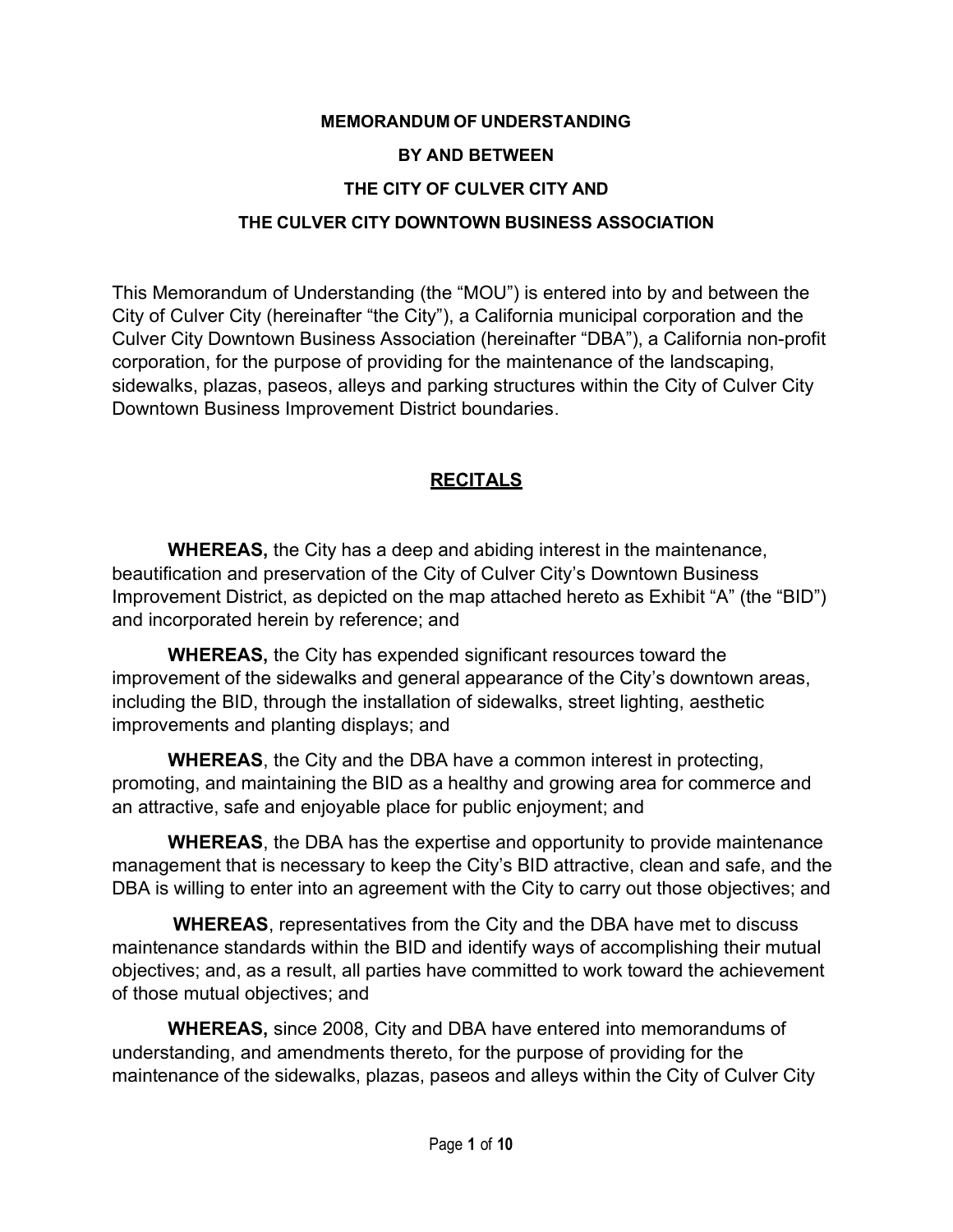WHEREAS, the parties herein desire to continue its relationship in cooperative providing the maintenance services within the Downtown Business Improvement District by executing a new MOU.

NOW THEREFORE, in consideration of the foregoing, City and DBA mutually agree as follows:

### A. Responsibilities of the DBA

Under this MOU, the DBA shall, in general, provide, either directly or indirectly through agreement with a duly qualified contractor or contractors for maintenance, sweeping, pressure washing and emptying trash and recycling containers within the BID. Specific services to be provided by the DBA within the BID include, but are not limited to:

1. Sidewalk trash and recycling receptacles within the BID shall be wiped down daily. To avoid spillovers, sidewalk trash and recycling receptacles shall be emptied at least twice per day, Mondays through Thursdays, and at least three times per day, Fridays through Sundays,; dispose all trash and recycling into dumpsters in the BID.

2. Pressure wash, at least once per month, Main Street, downtown sidewalks, Town Plaza, the downtown paseos adjacent to the Kirk Douglas Theater, paseos adjacent to the Watseka parking structure, and the paseos adjacent to the Cardiff parking structure, trash enclosure area at the Kirk Douglas Theater, and the trash enclosure area along the Irving Place frontage of 9500 Culver Boulevard;

3. Daily, perform basic maintenance tasks within the BID to include sweeping the sidewalks, curbs and hotspots;

4. Remove trash, cigarette butts, weed and debris from tree wells and landscaped areas; wipe down benches and furniture; remove stickers, graffiti and flyers;

5. Provide extra trash and recycling receptacle maintenance, pressure washing services and other maintenance services as required for special events permitted in the BID;

6. Provide funding in the amount of \$ 62,636.00 for the maintenance, sweeping, pressure washing and emptying trash and recycling containers within the BID; and

7. Provide monthly invoices from sub-contractor detailing hourly rates and tasks completed.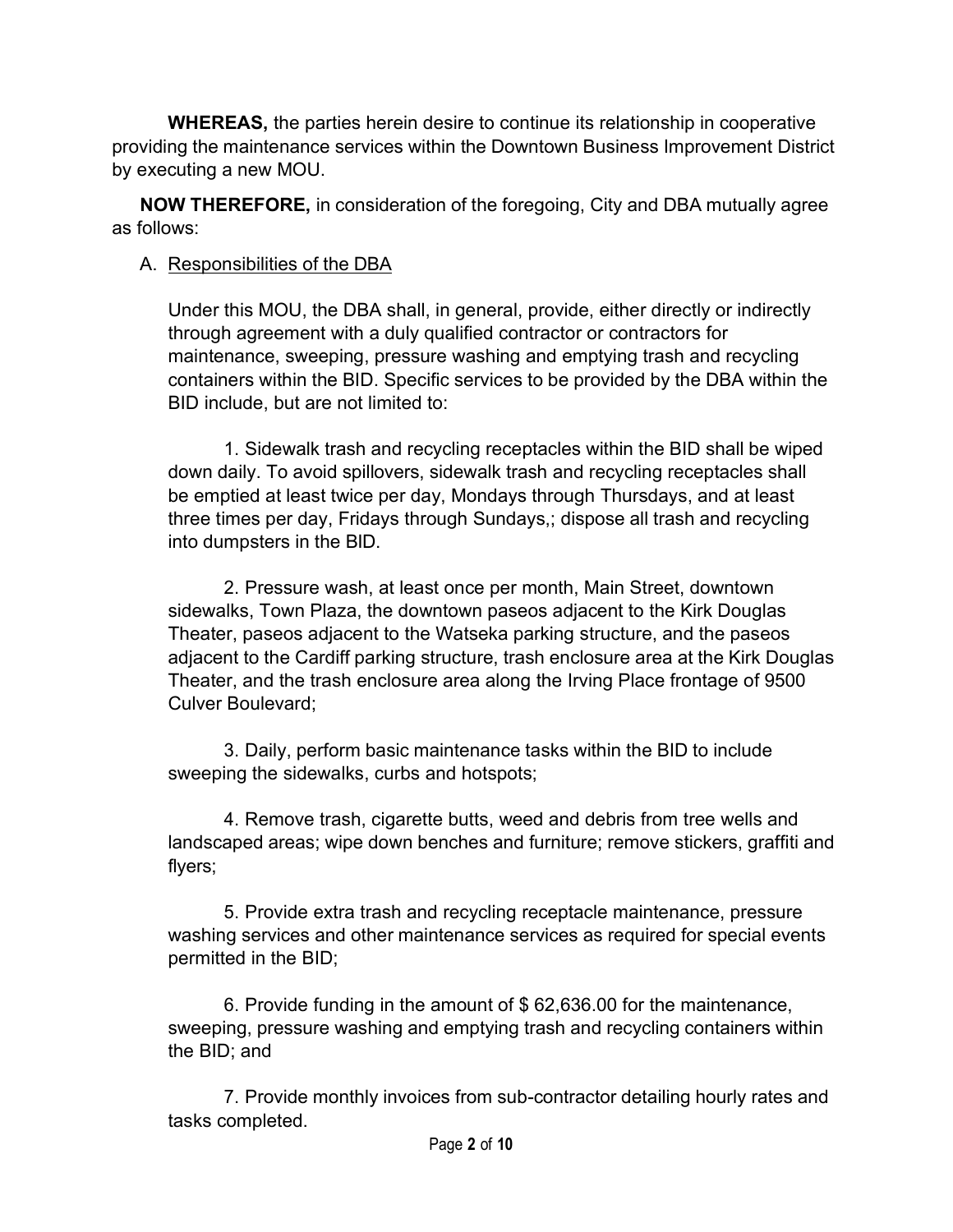### B. Responsibilities of the City

Under this MOU, the City:

1. Shall provide trash bags and free dumpster space to dispose of trash collected by the DBA from the sidewalk receptacles;

2. Shall maintain all Big Belly receptacles installed in the BID and replace any trash receptacles that are damaged;

3. Shall provide deep cleaning and pressure washing services at least one time annually for Main Street, downtown sidewalks, Town Plaza, the downtown paseos adjacent to the Kirk Douglas Theater, the paseos adjacent to the Watseka parking structure, the paseos adjacent to the Cardiff parking structure, trash enclosure area at the Kirk Douglas Theater, trash enclosure area along the Irving Place frontage of 9500 Culver Boulevard, specified alleys and the Canfield Parking lot;

4. May, at the sole discretion of the City Council, appropriate in Fiscal Year 2022-2023, an amount equal to \$125,457.00 to partially fund the responsibilities of the DBA;

5. Shall fund additional City-provided services including providing trash bags for BID receptacles and maintenance of the Big Belly trash and recycling containers as listed in this MOU and;

6. May, for future fiscal years, consider funding for the services contemplated under this MOU. However, appropriation of such funding, in whole or in part, is at the sole discretion of the City Council.

### C. Disbursement of Funding

The funding appropriated by the City Council under Sections B(4), B(5) and B(6), hereof, if any, shall be available to the DBA on a monthly basis. The DBA may request reimbursement under the following conditions:

1. Once per month, the DBA may submit a reimbursement request for costs incurred to the DBA for performing services hereunder. Such reimbursement requests shall be in a form acceptable to the City, and include substantiation for amounts requested, including copies of invoices and other documentation as may be required by the City.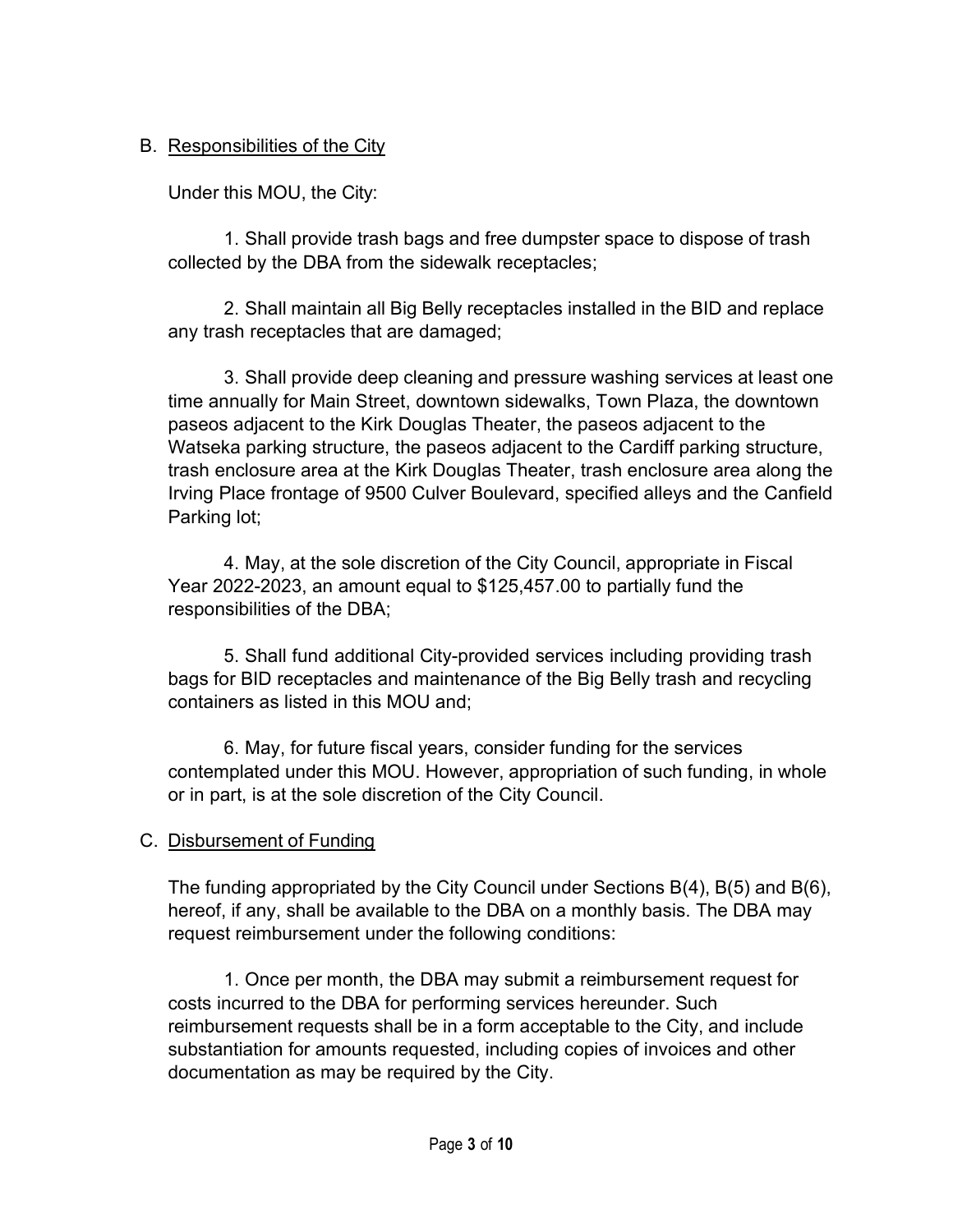2. Upon receipt of such a reimbursement request, the City shall review the request, and upon approval, issue reimbursement to the DBA within thirty (30) days after receipt of the request.

3. If the reimbursement request is disallowed, in whole or in part by the City at its sole discretion, then the amount approved shall be paid in accordance with Section C(2) above. Within fifteen (15) days after receipt of a reimbursement request, the City shall transmit to the DBA, the amount and reason for any disallowed amounts with an explanation of why the City disallowed the reimbursement request.

4. In no case shall the total amount reimbursed to the DBA for the services performed hereunder during any fiscal year exceed the amount appropriated for these purposes by the City Council.

### D. Indemnification

To the fullest extent permitted by law, DBA shall indemnify, defend (at DBA's sole expense, with legal counsel approved by City) and hold harmless the City of Culver City, members of its City Council, its boards and commissions, officers, agents, and employees (hereinafter, "Indemnitees"), from and against all loss, damage, cost, expense, liability, claims, demands, suits, reasonable attorneys' fees and judgments arising out of or in any manner related to the Maintenance Services provided pursuant to this Agreement. This indemnification includes, but is not limited to, tort liability to a third person for bodily injury and property damage.

DBA agrees that this obligation to indemnify, defend and hold harmless extends to liability and/or claims arising from Indemnitees' active or passive negligence.

Notwithstanding the foregoing, nothing herein shall be construed to require DBA to indemnify an Indemnitee from any claim arising from the sole negligence or willful misconduct of that Indemnitee.

The duty to defend referenced herein is wholly independent from the duty to indemnify, arises upon written notice by City to DBA of a claim within the potential scope of this indemnification provision, and exists regardless of any determination of the ultimate liability of DBA, City or any Indemnitee.

### E. Insurance

Without limiting its obligations pursuant to Section D of this Agreement, DBA shall procure and maintain, at DBA's own cost and expense and for the duration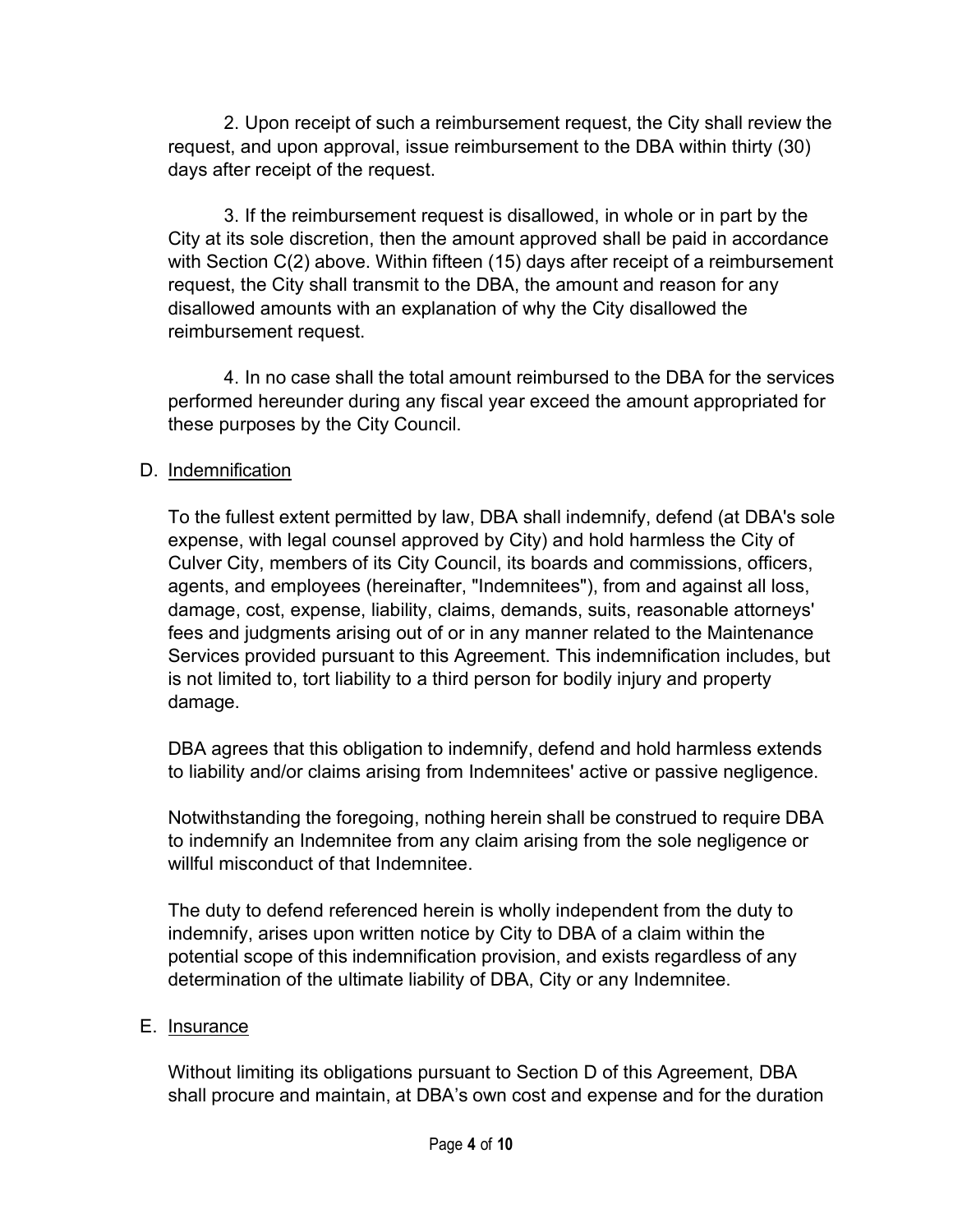of this Agreement, insurance coverage as set forth in "Insurance Requirements" attached to and incorporated into this MOU as Exhibit B.

# F. Termination

Either party, upon the default hereunder by the other party, may terminate this MOU by providing at least thirty-days' (30-days') written notice to the other party. Services provided hereunder shall continue until the date of termination. Reimbursement for said services may be requested by the DBA up to sixty (60) days after the date of termination. Any and all reimbursement requests not received by that date shall not be reimbursed and neither party shall have any further obligation hereunder.

Unless terminated under the terms above, this Agreement shall terminate on June 30 ("Annual Termination Date") of each year unless extended in writing and executed by all parties hereto at least 60 days prior to the Annual Termination Date.

The indemnity provisions set forth in Section D of this MOU shall survive the Termination of the MOU.

# G. Default and Cure

Should either party allege default by the other party of its obligations hereunder, then the alleging party shall provide a written notice ("Notice of Default") to the other party ("Defaulting Party") including a description of the default and recommended actions to cure said default. The Defaulting Party shall, in good faith, attempt to cure the default within 15 days of receipt of the Notice of Default.

Failure to cure the default to the reasonable satisfaction of the other party shall be cause for termination of this MOU under Section F hereof.

# H. Intent

The City and the DBA are committed to actively pursue the items specified within this MOU toward the increased vitality of the BID. The parties agree the general terms of services set forth in this MOU form the basis for the specific maintenance services required.

- $111$
- $111$
- $111$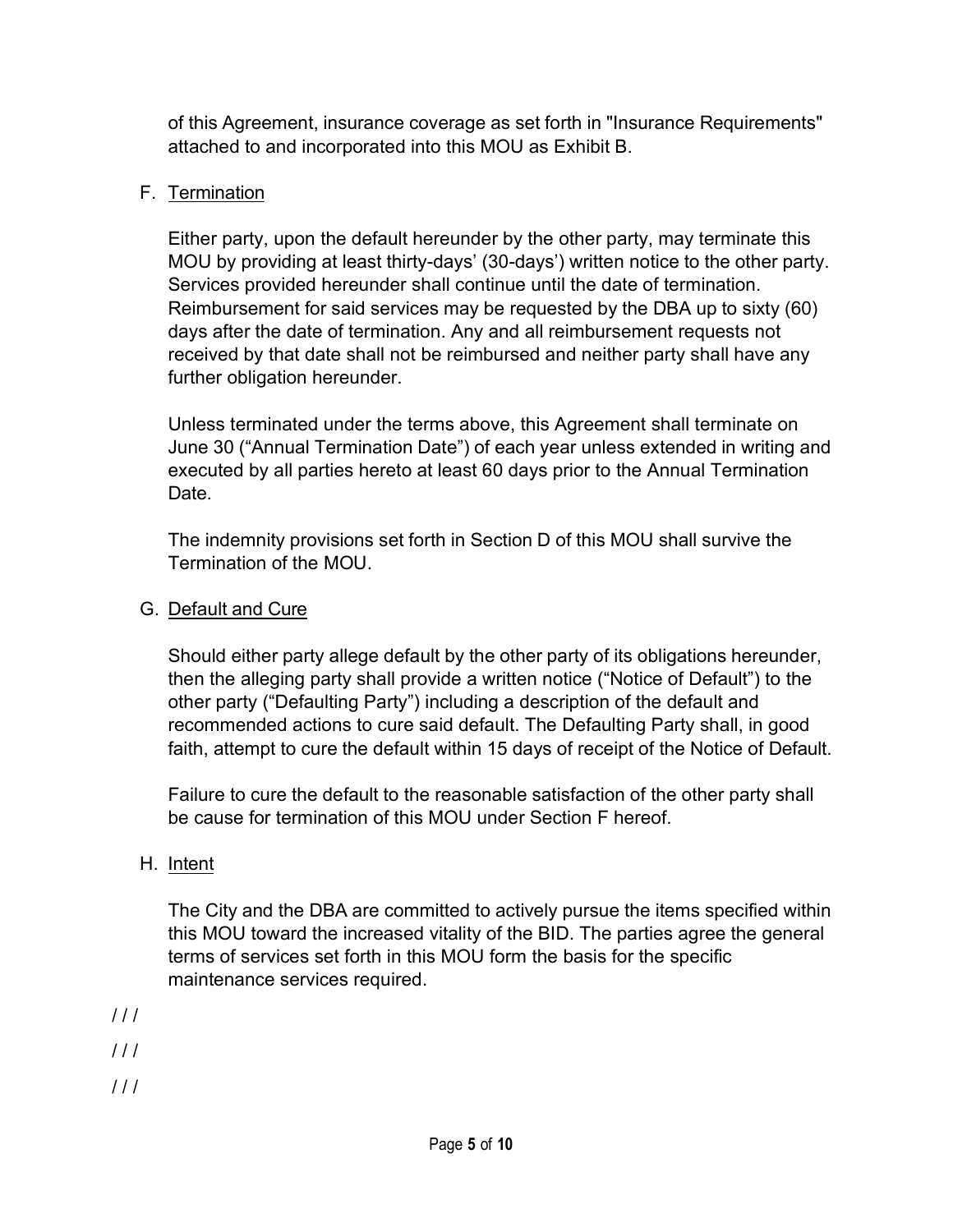### I. Term and Effective Date

The term of this MOU shall be for a period of one year from the effective date of this MOU, unless earlier terminated pursuant to Section F. The effective date of the MOU shall be July 1, 2022. Unless terminated pursuant to Paragraph F of this MOU, this MOU shall terminate on June 30, 2023.

### CULVER CITY DOWNTOWN BUSINESS ASSOCIATION

| Dated: _______________________             |                                   |
|--------------------------------------------|-----------------------------------|
|                                            | Darrel Menthe<br><b>President</b> |
|                                            | <b>CITY OF CULVER CITY</b>        |
|                                            |                                   |
|                                            | John Nachbar                      |
|                                            | <b>City Manager</b>               |
| APPROVED AS TO CONTENT:                    | APPROVED AS TO FORM:              |
| Yanni Demitri                              | <b>Heather Baker</b>              |
| <b>Public Works Director/City Engineer</b> | <b>City Attorney</b>              |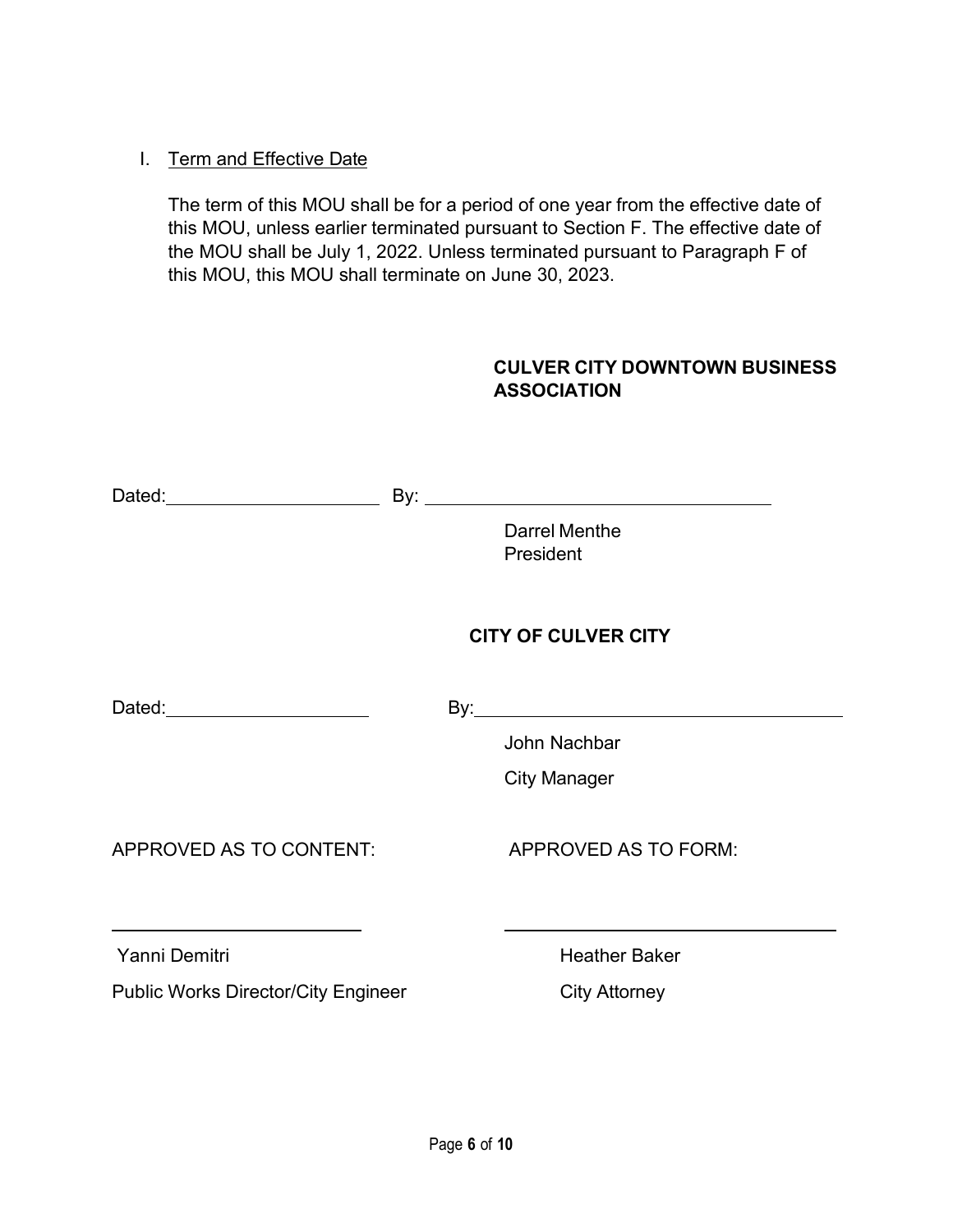EXHIBIT A BUSINESS IMPROVEMENT DISTRICT MAP

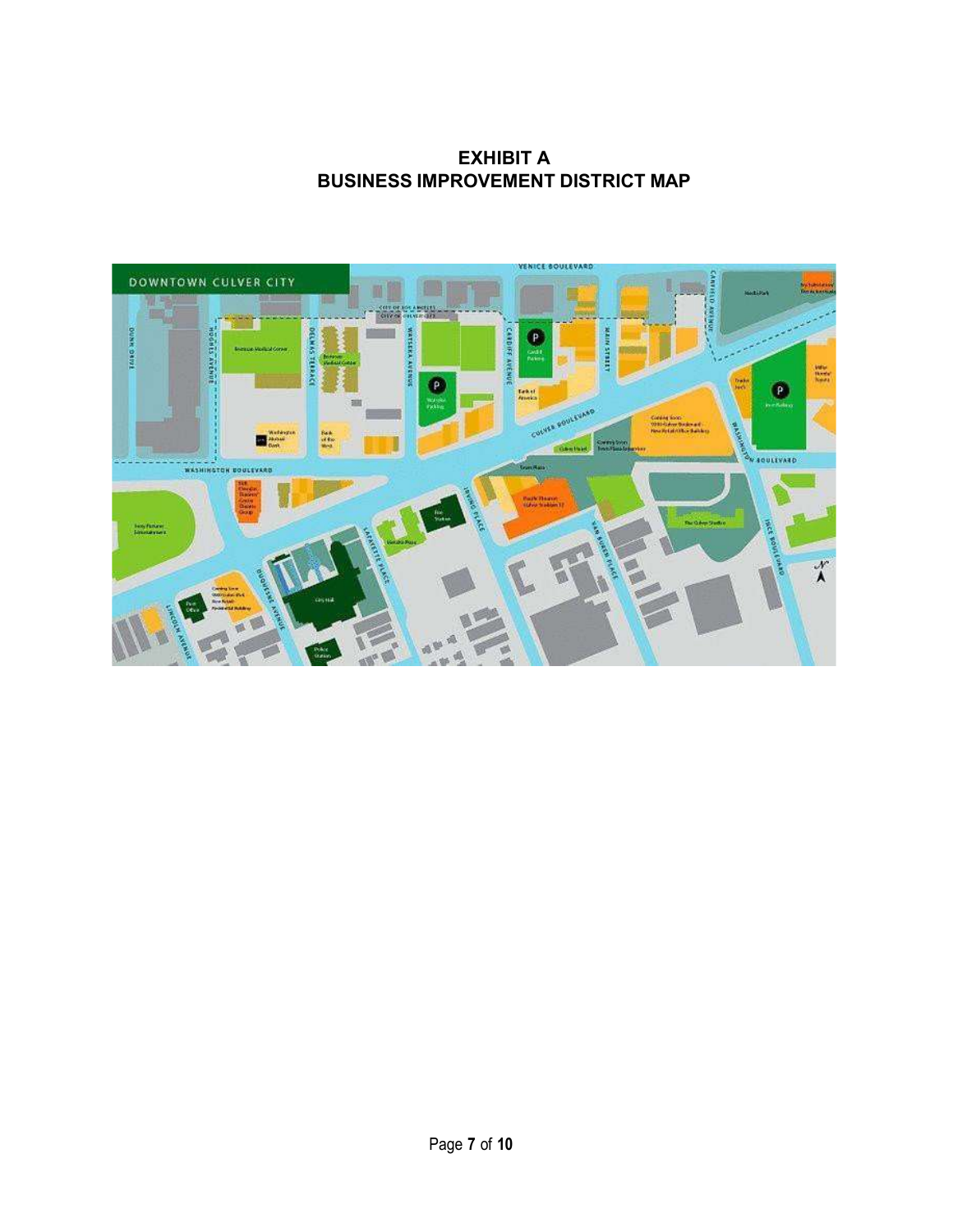### EXHIBIT B

#### INSURANCE REQUIREMENTS

#### A. Policy Requirements.

DBA shall submit duly executed certificates of insurance for the following:

1. An occurrence based Comprehensive General Liability ("CGL") policy, at least as broad as ISO Form CG 0001, in the minimum amount of Three Million Dollars (\$3,000,000) each occurrence, with not less than Six Million Dollars (\$6,000,000) in annual aggregate coverage.

The CGL Policy shall have the following requirements:

- a. The policy shall provide coverage for personal injury, bodily injury, death, accident and property damage and advertising injury, as those terms are understood in the context of a CGL policy. The coverage shall be utilized to satisfy, to the extent of the coverage limits, the City's self-insured retention under any other policy of insurance. The coverage shall not be excess or contributing with respect to the City's self-insurance, commercial liability insurance, or any pooled risk arrangements;
- b. The policy shall provide \$3,000,000 coverage per accident, for owned, hired and non-owned automobile liability; automobile liability coverage may be satisfied with a standalone policy or as a component of the CGL policy;
- c. The policy shall include coverage for liability undertaken by contract covering, to the maximum extent permitted by law. DBA's obligation to indemnify the Indemnitees as required under Section D of this MOU;
- d. The Policy shall not exclude coverage for Completed Operations Hazards or Athletic or Sports Participants; and
- e. The City of Culver City, members of its City Council, its boards and commissions, officers, agents, and employees will be named as an additional insured in an endorsement to the policy, which shall be provided to the City and approved by the City Attorney.
- f. The Policy shall not contain an "Independent Negligence" provision that would void or otherwise nullify the insurer's obligation to defend and indemnify the City of Culver City in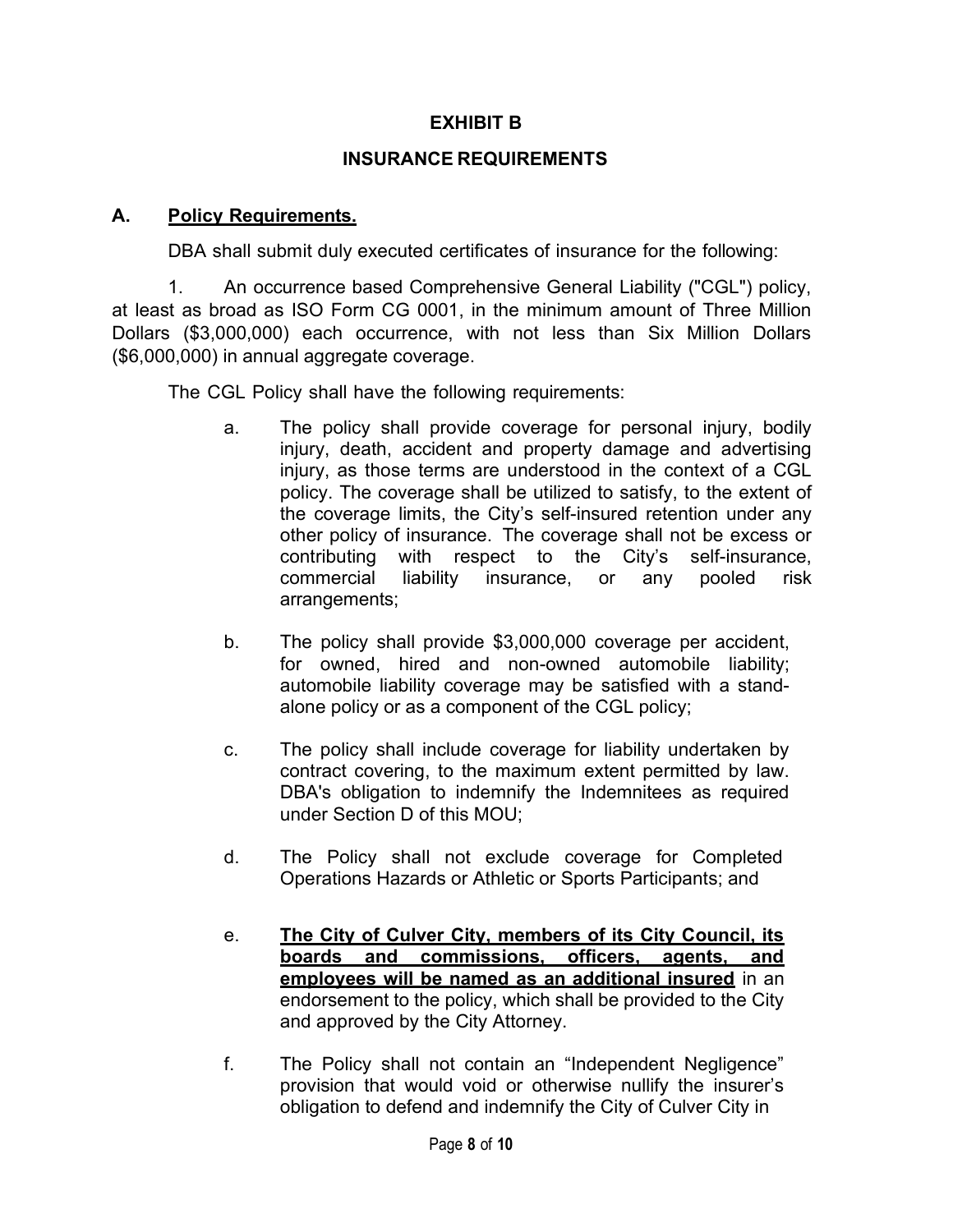the event that its independent negligence is alleged or proven.

- g. The CGL limits may be satisfied with a primary policy with \$3,000,000 occurrence/\$6,000,000 annual aggregate, OR, by a primary policy with lower limits of coverage plus an Excess or Umbrella policy which will satisfy the occurrence and aggregate limit requirement. If DBA's insurance coverage provides coverage in excess of these required limits, but is eroded by payment or claim reserves, then DBA or its insurance carrier shall notify the City of Culver City within ten (10) days when the contractual coverage limits provided are below the required coverage limits.
- h. The City of Culver City reserves the right to review and waive or modify the CGL aggregate requirement in the event that an adequate project specific policy and limits are provided.

2. Business Automobile Liability Insurance coverage in the amount of Three Million Dollars (\$3,000,000), providing coverage for use of mobile equipment (i.e. heavy mobile equipment or vehicles primarily for use in an off-road environment), to the extent that (1) such mobile equipment will be used within the City limits or on City business, and (2) coverage for mobile equipment is not otherwise covered by the CGL policy listed in subparagraph (a), above.

3. Reserved.

4. If the Agreement will have DBA employees working within the City limits, DBA shall maintain Workers' Compensation Insurance (Statutory Limits) and Employer's Liability Insurance (with limits of at least one million dollars [\$1,000,000] per accident.) DBA shall submit to City, along with the certificate of insurance, a Waiver of Subrogation endorsement in favor of City, its officers, agents, employees and volunteers.

# B. Waiver by City.

City may waive one or more of the coverages listed in Section A, above. This waiver must be express and in writing, and will only be made upon a showing by the DBA that its operations in and with respect to City are not such as to impose liability within the scope of that particular coverage.

### C. Additional Insurance Requirements.

1. All insurance listed in Paragraph A shall be issued by companies licensed to do business in the State of California, with a claims paying ability rating of